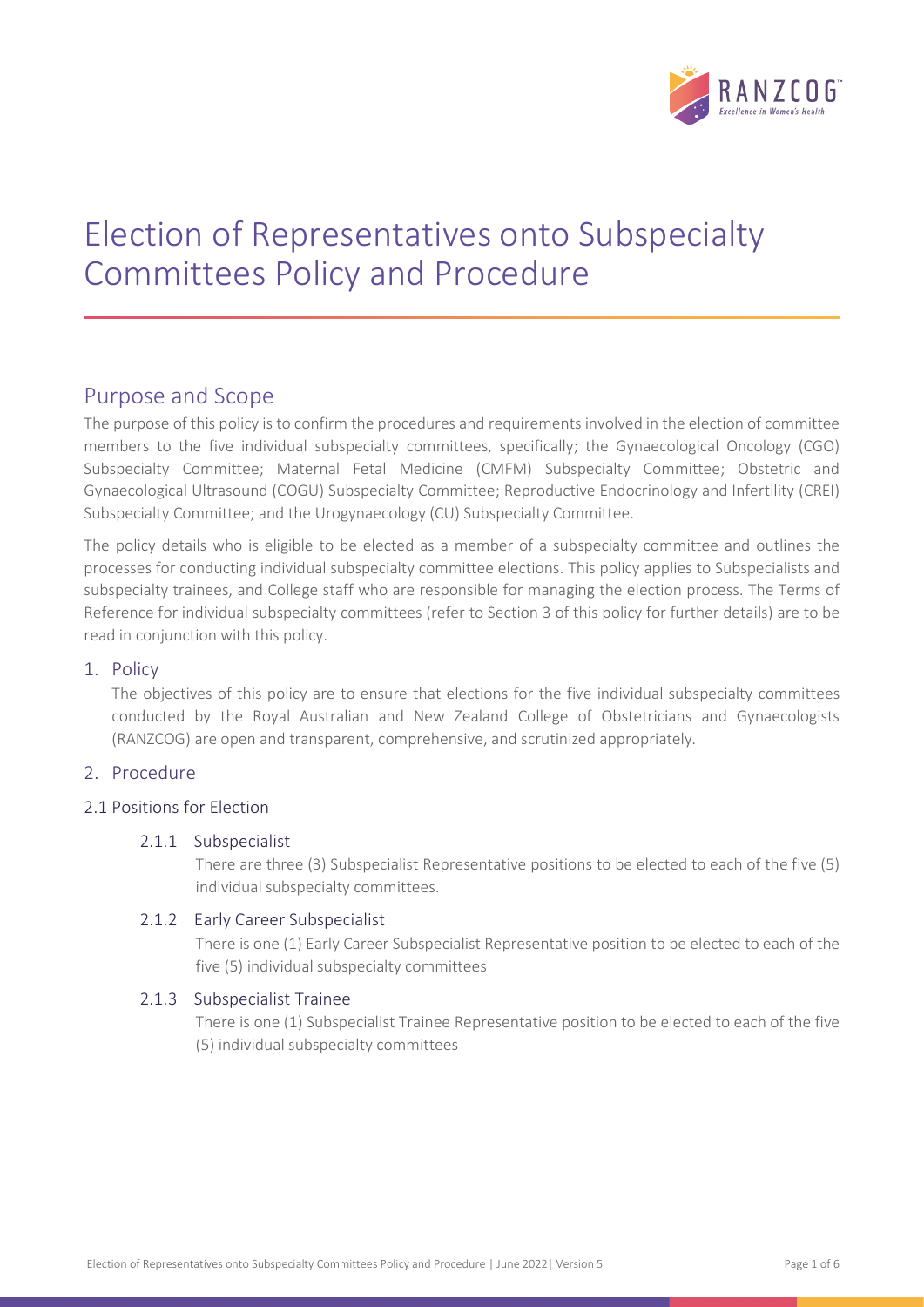

#### 2.2 Eligibility Requirements

#### 2.2.1 Nominees

To be eligible to stand for election to one of the five (5) individual subspecialty committees, nominees must be deemed by the College to be a financial Subspecialist and be certified in the applicable subspecialty at the time of the nomination being submitted.

For election purposes, to be deemed a financial Subspecialist the individual will have no outstanding monies owing to the College, including the annual subscription fee for the relevant membership period. Where a Nominee is not deemed to be a financial Subspecialist by the College, the Nomination Form will be deemed invalid and shall not be accepted.

To be eligible to be elected as an Early Career Subspecialist, the individual will have been certified in the relevant subspecialty for a period of five (5) years or less at the *closing date* of nominations.

To be eligible to be elected as a Subspecialist Trainee Representative must be a registered trainee in one of the five RANZCOG Subspecialty Training Programs (CGO, CMFM, COGU, CREI, CU); and be deemed by the College as a financial trainee.

#### 2.2.2 Proposers and Seconders

Nominations must be formally supported by a proposer and seconder on the prescribed form. All proposers and seconders supporting a nomination for a Subspecialist Representative position must be certified in the *same* subspecialty for which the nominee is seeking to be elected at the time of a nomination being submitted.

Proposers and seconders supporting a nomination for an Early Career Subspecialist Representative position must either be certified in the same subspecialty for which the nominee is seeking to be elected or be a registered trainee in the same subspecialty for which the nominee is seeking to be elected at the time of a nomination being submitted.

Proposers and seconders supporting a nomination for Subspecialist Trainee Representative must be a registered Subspecialist in the same subspecialty or trainee in the same subspecialty training program

# 2.3 Timetable for Elections

The election process shall begin in August and end in September of the election year.

#### 2.4 Election Date

The Election Date will be determined at the beginning of the election process and will be deemed suitable if the required number of days have been allocated for nomination and election purposes.

#### 2.5 Returning Officer

The Company Secretary shall be the Returning Officer and shall have the authority to appoint College staff (Election Office) to assist in the conduct of the elections.

#### 2.6 Nomination Process

#### 2.6.1 Call for Nominations

A call for nominations is to be issued in August. The call is to indicate the number of vacancies, tenure of office, the date and time for the close of nominations, and the provisions for conducting the elections.

# 2.6.2 Incomplete Nomination Forms

If any part of the nomination form is not completed or submitted properly, or the nominee or proposer are not financial (refer above), then the nomination form will be deemed invalid and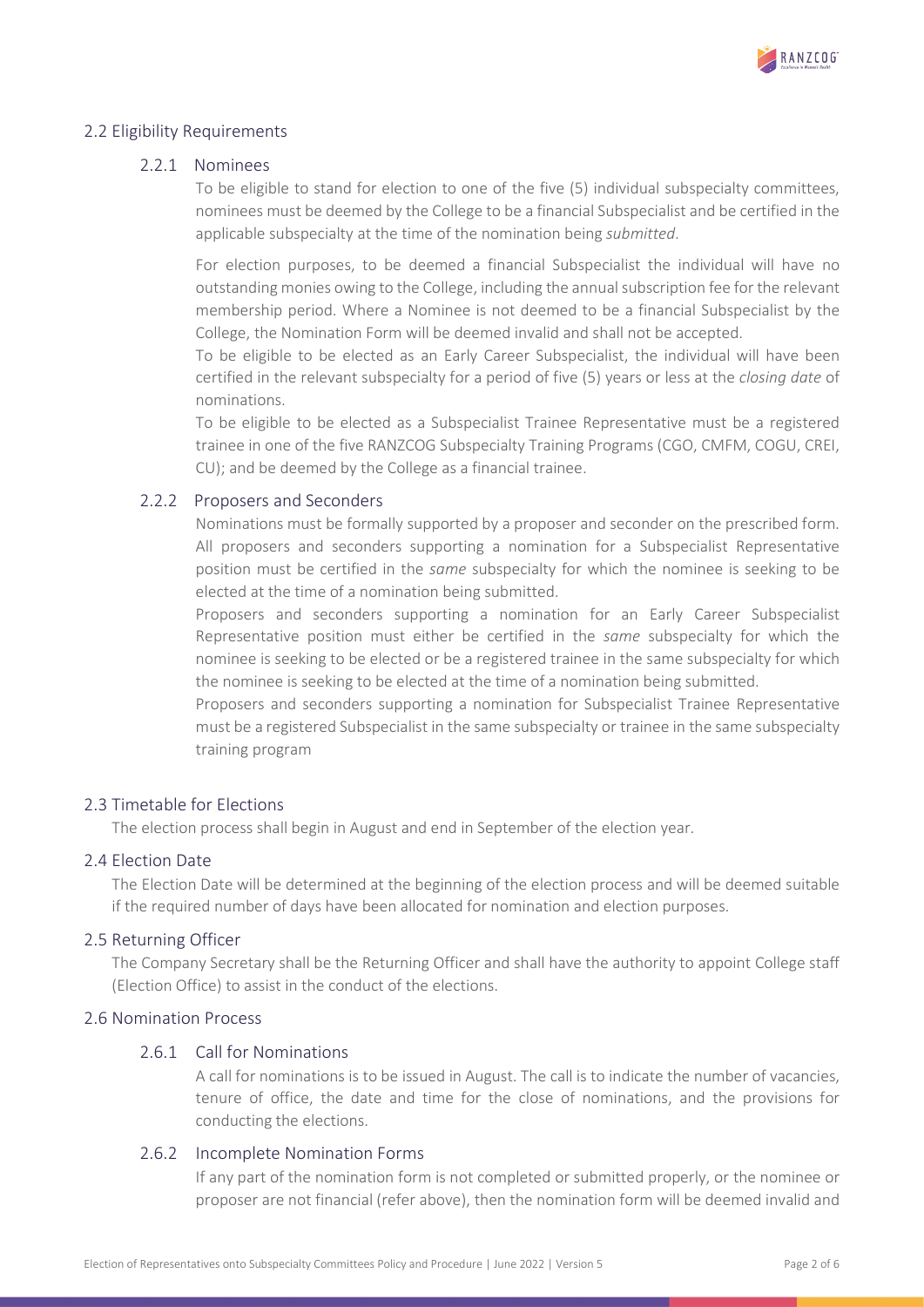

not accepted. The nominee will be advised of the irregularities via e-mail by the Election Office and will be offered the chance to resubmit their completed nomination form within the designated timeframe.

#### 2.6.3 Deadline Date and Time for the Submission of Nominations

The promoted date and time for the submission of nominations will be strictly adhered to. Late nominations, no matter what the reasons are, will not be accepted. The closing date will be three weeks after the Call for Nominations.

#### 2.6.4 Acknowledgment of Nominations

All accepted nominations will be acknowledged by email within two (2) business days of receipt.

#### 2.6.5 Withdrawal of Nominations

Nominees may withdraw their nominations at any time up to the close of nominations, but may not do so after nominations have closed. All notices of withdrawals must be in writing and be signed by the nominee via email to the Election Office and be signed by the nominee.

#### 2.6.6 Promotion of Nominees

Nominees will be kept confidential until after the closing date and time for the submission of nominations.

#### 2.6.7 Publicity

The College will not supply names and/or contact details nor distribute to Subspecialists, members and trainees any material for publicity purposes by candidates. No party may utilise any College resources or lists for election or publicity purposes.

#### 2.7 Election of Representatives if a ballot is not needed

If the number of nominations received for a particular position does not exceed the number of vacancies to be filled, then a ballot will not be required and the nominee/s for that position will be elected and advised accordingly, following ratification by the RANZCOG Board.

#### 2.8 Ballot process

If the number of nominations received for a particular position exceeds the number of vacancies to be filled, the Election Office will conduct an election by a secure online ballot. Postal ballots will be sent to any Members who do not have an email address on file with the College.

The online ballot will state: the names and candidature statements of the nominees (if applicable) reproduced verbatim and in alphabetical order; voting method – the candidate who receives the most votes will win the ballot; notice of the method in which the ballot is to be conducted; and the ballot closing date and time.

#### 2.8.1 Voting

If the number of nominations received for a particular position exceeds the number of vacancies to be filled, the Election Office will conduct an election by a secure online ballot. Postal ballots will be sent to any voter who do not have an email address on file with the College.

The online ballot will state: the names and candidature statements of the nominees (if applicable) reproduced verbatim and in alphabetical order; voting method – the candidate who receives the most votes will win the ballot; notice of the method in which the ballot is to be conducted; and the ballot closing date and time.

#### 2.8.1.1 Subspecialist Representative positions

If the number of nominations exceeds the three (3) Subspecialist Representative vacancy positions to be filled on any particular individual subspecialty committee, an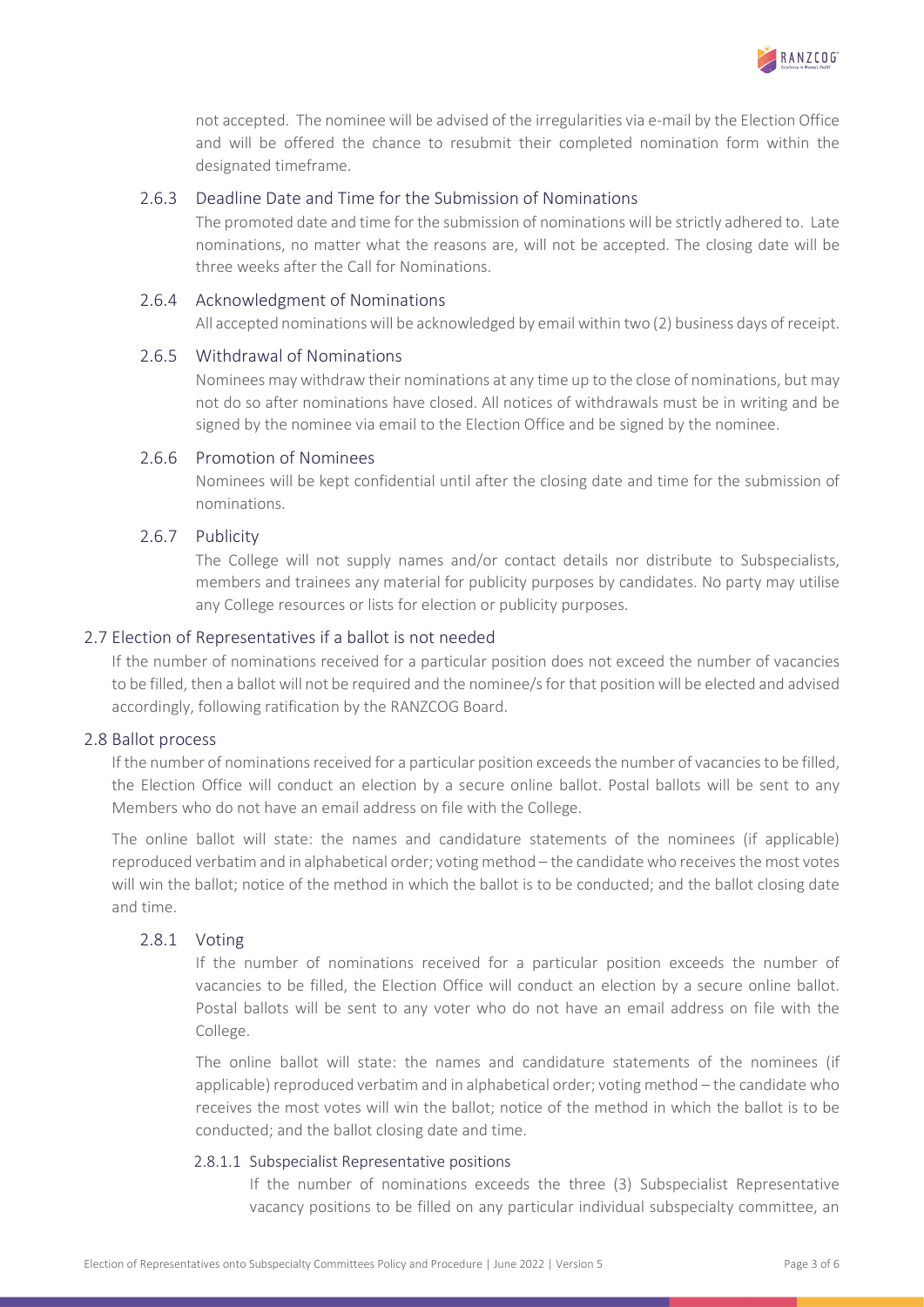

election shall be conducted. Ballot documentation shall be distributed to all current certified Subspecialists within the applicable subspecialty. Only Subspecialists certified in the applicable subspecialty will be able to vote in the ballot for that subspecialty committee.

#### 2.8.1.2 Early Career Subspecialist position

If the number of nominations exceeds the one (1) Early Career Representative vacancy position to be filled on any particular individual subspecialty committee, the Election Office shall conduct an election. Ballot documentation shall be distributed to both current subspecialty trainees and Subspecialists certified less than five (5) years within the applicable subspecialty. Only trainees and Early Career Subspecialists in the applicable subspecialty will be able to vote in the ballot for that subspecialty committee.

#### 2.8.1.3 Subspecialist Trainee position

If the number of nominations exceeds the one (1) Subspecialist Trainee Representative position vacancy position to be filled on any particular individual subspecialty committee, the Election Office shall conduct an election. Ballot documentation shall be distributed to current subspecialty trainees within the applicable subspecialty. Only trainees in the applicable subspecialty will be able to vote in the ballot for that subspecialty committee.

# 2.8.2 Counting of votes

Each eligible voter is entitled to cast one vote. The candidate with the most votes will win the ballot and will be elected.

If following the close of the ballot, two or more candidates receive an equal number of votes, the candidate deemed to have the higher number of votes will be determined by lot drawn by the Returning Officer.

Postal ballot received will be declared to be invalid by the Returning Officer if in the opinion of the Returning Officer:

- the outer envelope or the ballot paper contained within have not been lodged by a Trainee entitled to vote;
- the name of the Trainee on the outer envelope cannot be read;
- a Trainee entitled to vote has submitted more than one outer envelope; or
- a voting paper is marked in such a way that the intentions of the Trainee casting a vote are not clear.

# 2.9 Notification of Results

The Returning Officer will, as soon as practical after the results have been declared advise the successful and unsuccessful candidates. The list of successful candidates for each representative position will be published in the next available issue of Connect, O&G Magazine and on the College's website. The number of votes submitted will remain confidential to the Returning Officer.

#### 2.10 Casual Vacancies

If a casual vacancy arises for any elected position on an individual subspecialty committee, a call for nominations will be made to eligible Subspecialists and subspecialty trainees, as applicable, within the relevant subspecialty.

If the number of nominations received does not exceed the number of vacancies, then the nominee(s) will be declared elected following the close of nominations and ratification by the RANZCOG Board.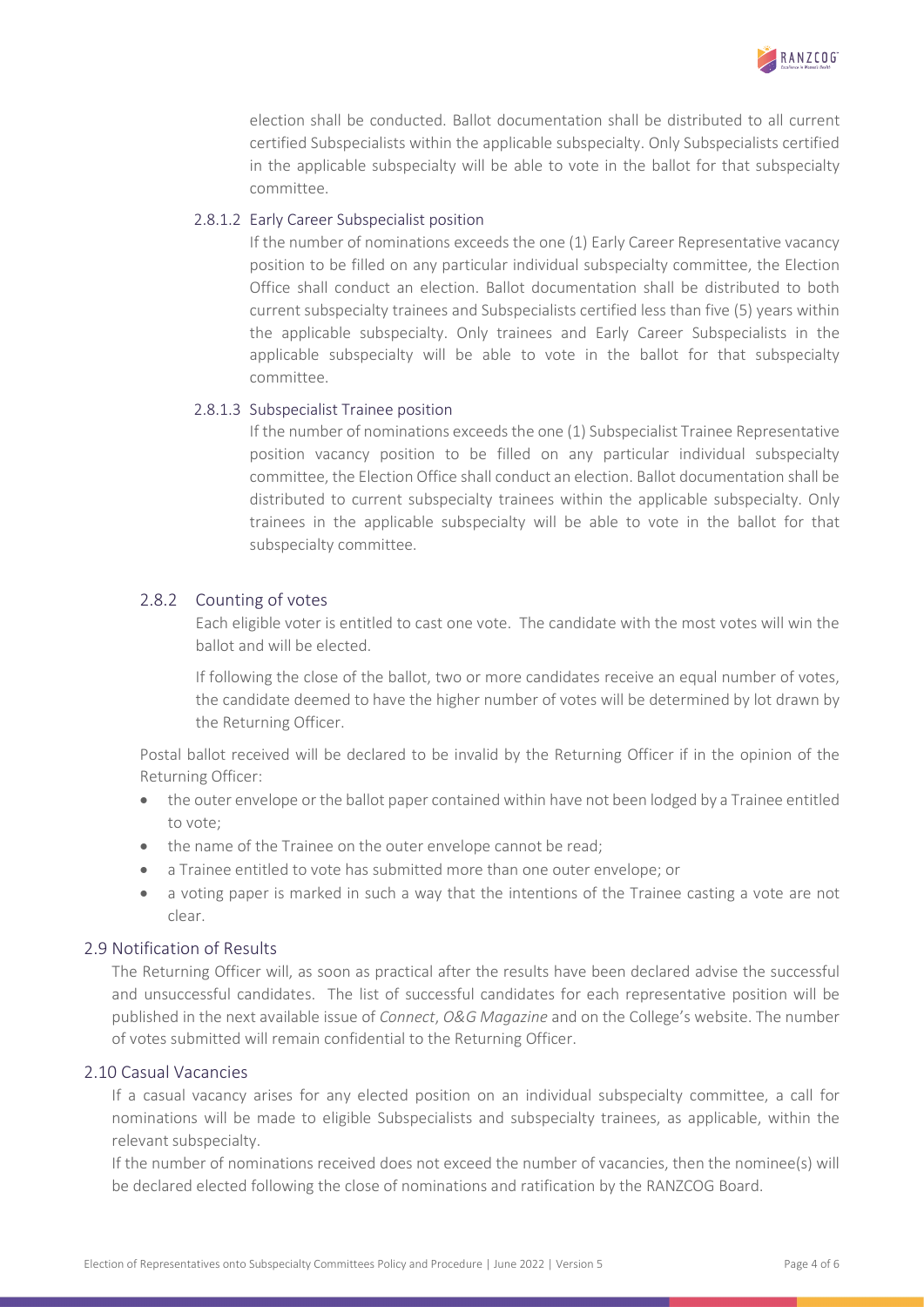

If, following a second call no nominations have been received, the Election Office will liaise with the relevant subspecialty committee regarding the position.

The relevant subspecialty committee must make a recommendation to the RANZCOG Board regarding the status of the position(s) until the next election of committee members; the relevant subspecialty committee may elect to canvass the subspecialty for a suitable Subspecialist to fill the position(s) or elect to keep the position(s) vacant.

Any elected committee members appointed to fill a casual vacancy shall hold office only until the next election year and will be eligible for re-election in accordance with the relevant subspecialty committee Terms of Reference and this policy.

The period of time served on the individual subspecialty committee filling this vacancy shall not be counted as a period of office.

#### 2.11 Governance

#### 2.11.1 Retention of records

As per RANZCOG record-keeping policy, all records pertaining to the election are to be retained by the Returning Officer in digital format for at least 2 years after the relevant activity has ended.

# 2.11.2 Invalidity

No election is to be invalid by reason of:

- any formal error of defect in any declaration or other instrument or in any publication made pursuant to these procedures or intended to be so made;
- any such publication being out of time;
- any delay in holding the election at the time appointed or in taking the poll;
- any inadvertent failure to send to any eligible trainee or member any notice or voting paper; or
- any defect of a merely formal nature.

#### 2.11.3 Appeals

Where a candidate is aggrieved with a decision of the Returning Officer, they may seek a review of that decision in accordance with the RANZCOG Appeals Procedures.

#### 3. Related RANZCOG documents

- Terms of Reference Gynaecological Oncology Subspecialty Committee
- Terms of Reference Maternal Fetal Medicine Subspecialty Committee
- Terms of Reference Obstetric and Gynaecological Ultrasound Subspecialty Committee
- Terms of Reference Reproductive Endocrinology and Infertility Subspecialty Committee
- Terms of Reference Urogynaecology Subspecialty Committee
- RANZCOG Appeals Procedures

| Version        | Date of Version | Pages revised / Brief Explanation of Revision                                                      |
|----------------|-----------------|----------------------------------------------------------------------------------------------------|
| v1             | September 2018  | RANZCOG Board                                                                                      |
| V <sub>2</sub> | August 2020     | Chief Executive Officer (College Secretary)                                                        |
| v <sup>3</sup> | April 2021      | Chief Executive Officer (College Secretary)                                                        |
| v4             | December 2021   | Inclusion of Trainee representative, Chief Executive Officer (College Secretary)                   |
| v5             | June 2022       | Updating proposer seconder for Trainee representative, Chief Executive Officer (College Secretary) |
|                |                 |                                                                                                    |